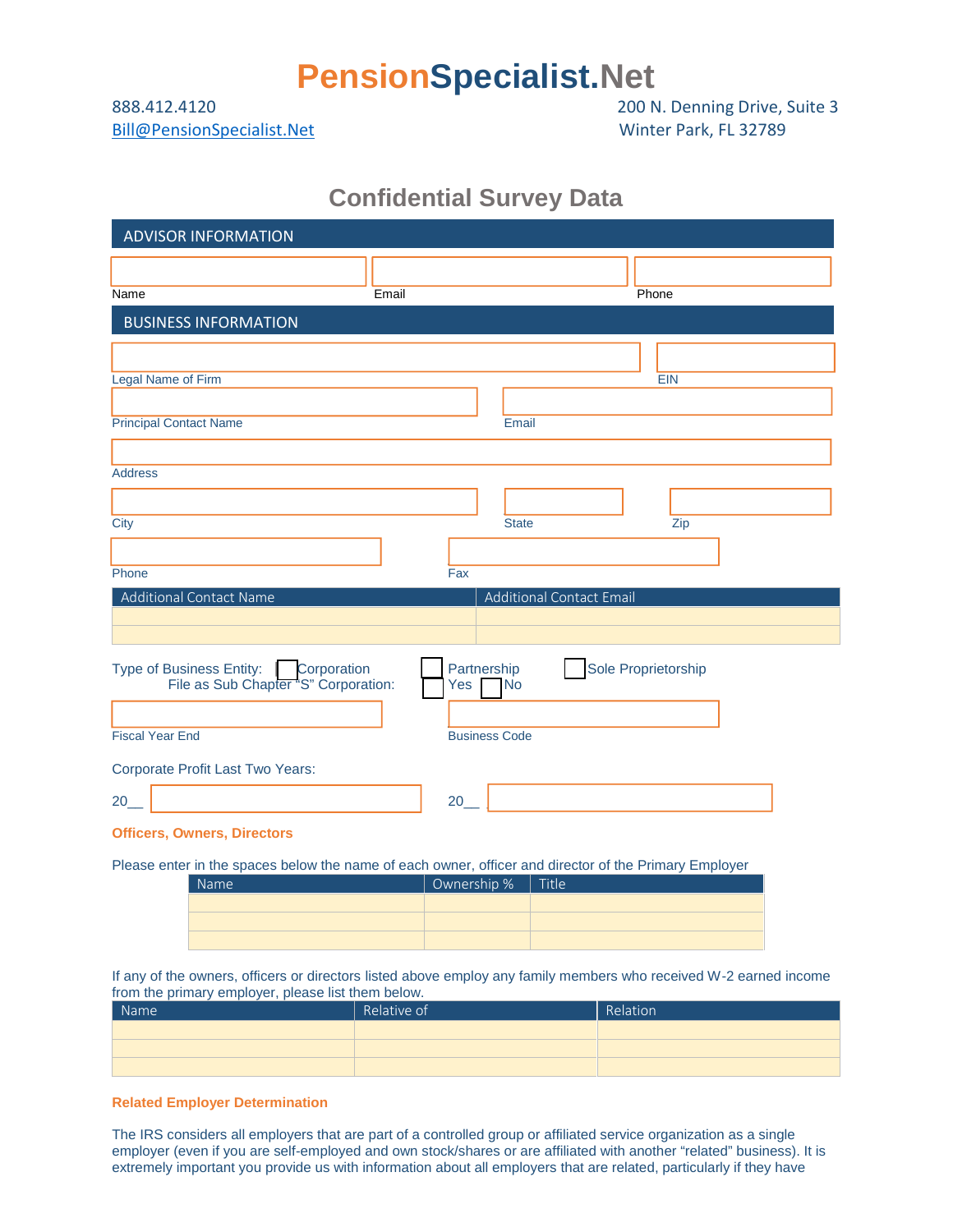employees. We recommend that you consult with your tax attorney/CPA before answering the following questions if you are unclear about the answers to the questions below.

Is the Primary Employer a member of a controlled group of businesses?  $\Box$  Yes  $\Box$  Yes  $\Box$  No Is this employer affiliated with any other employer as part of an affiliated service group?  $\blacksquare$  Yes  $\blacksquare$  No

| es | í |
|----|---|
| es | í |

| <b>Business Name</b>        |  |  |
|-----------------------------|--|--|
|                             |  |  |
|                             |  |  |
|                             |  |  |
|                             |  |  |
| <b>EMPLOYEE INFORMATION</b> |  |  |

| Do you have any employees who perform services for another company and who get W2 from another company or<br>leasing company?<br><b>No</b><br>Yes                                                 |  |  |  |  |
|---------------------------------------------------------------------------------------------------------------------------------------------------------------------------------------------------|--|--|--|--|
| If "yes," provide us with the name and phone number of the contact of the leasing companies:                                                                                                      |  |  |  |  |
|                                                                                                                                                                                                   |  |  |  |  |
| Phone<br><b>Name</b><br>Is the Primary Employer or any Related Employer a member of a Professional Employer Organization (PEO)?<br>Yes<br><b>No</b>                                               |  |  |  |  |
| If "yes" provide us with the name and phone number of the contact at the PEO:                                                                                                                     |  |  |  |  |
|                                                                                                                                                                                                   |  |  |  |  |
| <b>Name</b><br>Phone                                                                                                                                                                              |  |  |  |  |
| If "yes", has the Primary Employer or a Related Employer adopted the PEO's qualified retirement Plan?<br><b>No</b><br>Yes                                                                         |  |  |  |  |
| Are any employees or group of employees of the Primary Employer, or of a Related Employer, subject to a good-faith<br>collective bargaining agreement, i.e., union employees?<br><b>No</b><br>Yes |  |  |  |  |
| If "yes," provide us with the name and phone number of the contact of the union:                                                                                                                  |  |  |  |  |
|                                                                                                                                                                                                   |  |  |  |  |
| Phone<br><b>Name</b>                                                                                                                                                                              |  |  |  |  |
| If there are union employees, do you want to exclude these employees from the plan design?<br><b>No</b><br>Yes                                                                                    |  |  |  |  |
| <b>No</b><br>Do you have employees who perform services in Puerto Rico?<br>Yes                                                                                                                    |  |  |  |  |
| PRIOR OR EXISTING PLAN INFORMATION                                                                                                                                                                |  |  |  |  |
|                                                                                                                                                                                                   |  |  |  |  |
| Is Corporation contributing for employees to any deferred compensation plan now in operation?<br>If yes, please complete the following:<br>Yes<br><b>No</b>                                       |  |  |  |  |
| Type:<br>SIMPLE-IRA<br><b>Profit Sharing</b><br><b>Defined Benefit</b><br><b>SARSEP</b><br><b>SEP</b><br>401(k)<br><b>Cash Balance</b>                                                            |  |  |  |  |
| Amount of Last<br><b>Total Trust Asset Value</b><br><b>Status</b><br>Voluntary<br>Contributions<br><b>Annual Deposit</b><br>as of                                                                 |  |  |  |  |
| Pension                                                                                                                                                                                           |  |  |  |  |
| <b>Profit Sharing</b>                                                                                                                                                                             |  |  |  |  |

## Attestation:

I hereby confirm that the above (and the information on any addendum) is complete and accurate.

Printed Name

\_\_\_\_\_\_\_\_\_\_\_\_\_\_\_\_\_\_\_\_\_\_\_\_\_\_\_

\_\_\_\_\_\_\_\_\_\_\_\_\_\_\_\_\_\_\_\_\_\_\_\_\_\_\_ \_\_\_\_\_\_\_\_\_\_\_\_\_\_\_\_